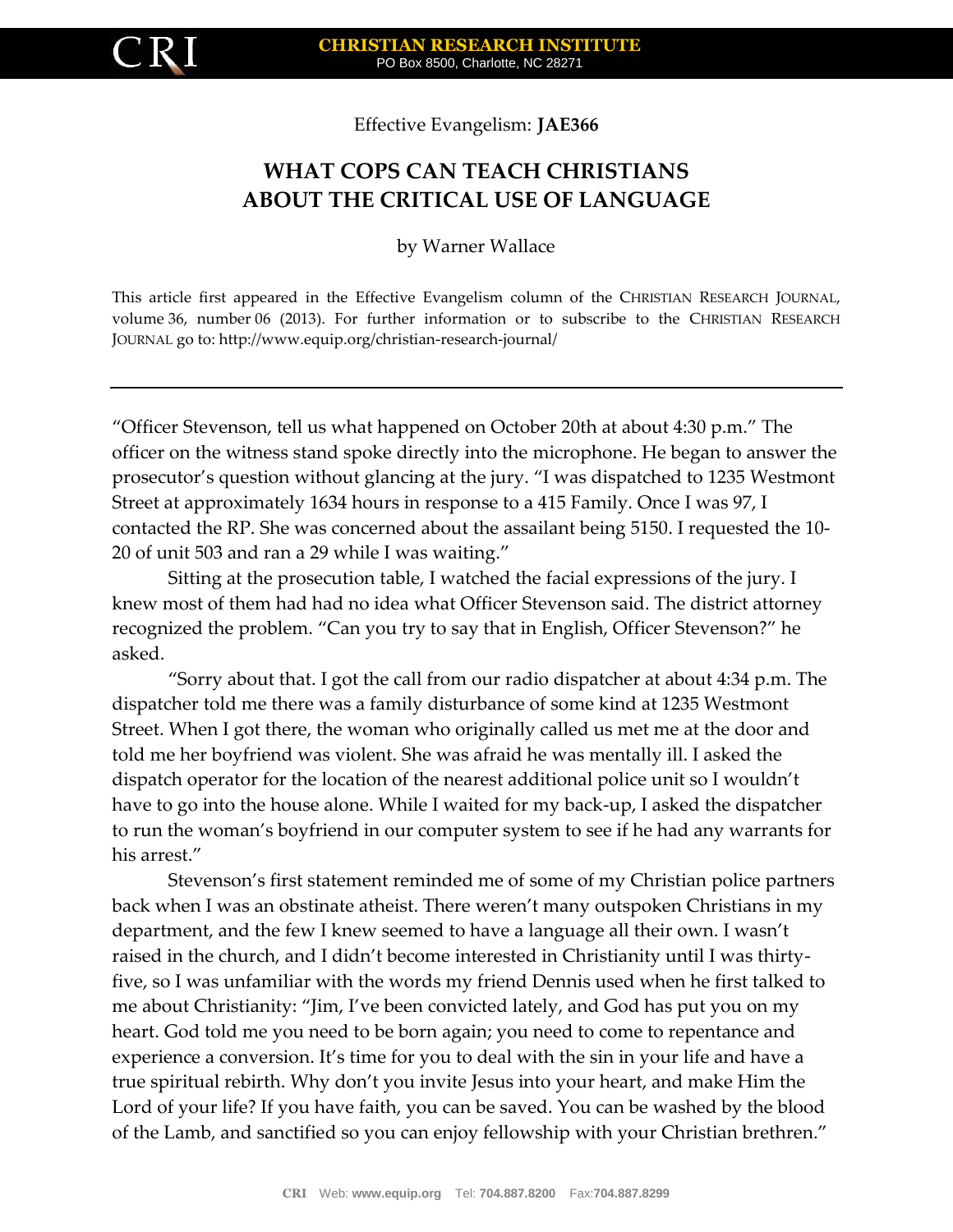Dennis didn't actually put it quite like that, but he might as well have. I couldn't understand a thing he said. I had the same difficulty deciphering Dennis's "Christian talk" that Stevenson's jury had deciphering his "cop talk." I wish there had been a prosecutor with me at the time to ask Dennis, "Can you say that in English?"

As police officers, we often forget that our "professional language" sometimes alienates and creates suspicion in the very people we're trying to serve. When Officer Stevenson decided to address the jury instead of the prosecutor, he began to use *their* language. He "connected" with them and decreased their suspicion. If Dennis had tried to speak *my* language as a nonbeliever, he might have been able to connect with me as well. Instead his Christianese kindled my sarcastic distrust.

**"God has put you (or something) on my heart. / God told me."** Really? As an atheist, I was offended by this kind of language. What makes you Christians so sure you know what God is thinking? Are you actually hearing a voice from heaven? Does it sound like Morgan Freeman? Sounds a bit presumptuous to me. Try this instead: "Jim, I've been thinking about you a lot lately. You come to mind when I am praying and talking to God."

**"Be 'born again.' / Have a spiritual rebirth."** Is "born again" a political party, or something you want me to join? Aren't all Christians "born again?" If so, why are you using the additional adjective? Are "born agains" the true, hardcore Christians? Are they political activists, like the modern-day "birthers"? Sorry, I'm too busy to become a fanatic or join a movement. Try this instead: "Reconsider your beliefs, and begin a new life as a Christian."

**"You need to come to repentance. / Experience a conversion."** My mother used to take me to Catholic Mass occasionally when I was a small boy. I hated it. I never understood what those priests were saying, but I'm sure it had something to do with "penance," "penitence," or "repentance." Didn't King James die a long time ago? Why are we still trying to talk like him? Try this instead: "You and I might be 'good' at times but we're not 'perfect.' If God is all-powerful, He has the ability to be perfect. The only way imperfect creatures like you and me can be united to a perfect God is to accept the pardon He's offering for our imperfection."

**"Deal with your sin."** You go ahead and deal with your sin if you want to. I'm too busy dealing with everyone else's sin. I'm a police officer, for crying out loud; we're the "good guys." We put the "bad guys" in jail, and most of the folks I arrest tell me they're Christians. Please Mr. "Holier Than Thou," don't start talking to me about *my* "sin." It's offensive. Try this instead: "The Bible says Jesus is God *and* the only perfect man who ever lived. Yet He died like a common criminal to pay the price for our daily 'crimes' of imperfection. If we are willing to accept what Jesus did for us on the cross, He's willing to apply His perfection to us."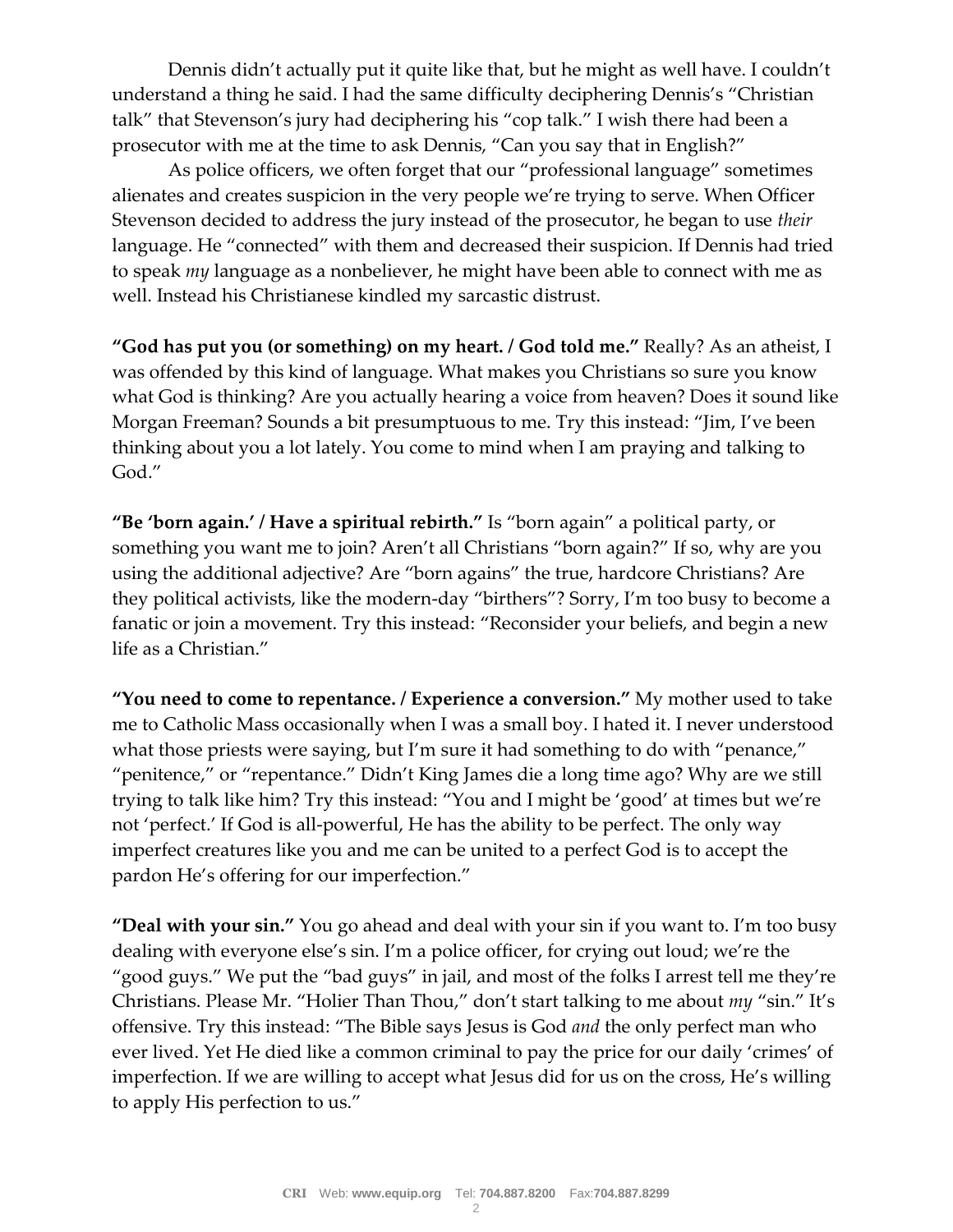**"Invite Jesus into your heart."** You mean, like a boyfriend? What exactly does that mean to have "Jesus in my heart?" I'm not an emotional kind of guy, so please don't ask me to sing songs or hold hands with Jesus, especially in public. Do I have to emasculate myself to become a Christian? If so, thanks for reminding me why I'm not a Christian. Try this instead: "When we admit our imperfections, believe Jesus died on the cross to pay the price for our mistakes, and accept His sacrifice, we can start a new relationship with God."

**"Make Jesus the Lord of your life."** Isn't this the twenty-first century? Are there still serfs and lords? Was J. R. R. Tolkien the author of your Scripture? What is a "Lord" anyway? Is it like a "slave master"? Between bosses and supervisors, most of us have enough people trying to be our "Lord." Thanks anyway. Try this instead: "If Jesus is who He said He is, He deserves to be more than a sticker on your car or a slogan on your lips. That's why He wants you to trust Him for everything. You're already submitting your heart to something fleeting; God wants you to submit it to someone eternal."

**"Have faith."** If by "faith" you mean believing in something in spite of the evidence, no thanks. Blind faith is dangerous. I'm a cop; evidence matters to me. You can keep your "faith"; I'd rather have my "reason." The world would be a better place if fewer people flew planes into buildings because they believed something blindly. Try this instead: "Jesus gave us more than enough evidence to believe what He said about Himself. He never asked people to take an irrational, blind leap. He asked instead for a reasonable step of trust."

**"Be saved."** Saved from what, and saved by whom? Last time I checked, I'm the guy who usually does the saving. And doesn't your holy Book say, "God helps those who help themselves?" I've been helping myself for thirty-five years now without a problem. No need to change that. I'm OK, but thanks for the offer. Try this instead: "God doesn't want anyone to be separated from Him. He's given us a way home. All we have to do is accept His offer of forgiveness through Jesus."

**"Be washed by the blood of the Lamb."** Tell me you didn't just say that. I know what a "blood bath" is, and it's not usually a good thing. I'm not sure what a lamb has to do with it, but lamb's not my favorite food anyway. Are you trying to get me excited about Christianity or chase me away? Try this instead: "The death of one perfect man (Jesus) provides forgiveness for the rest of us."

**"Be sanctified."** Is that kind of like "sanctimonious?" I know a lot of Christians who are smug and self-righteous. Is that what happens over time if I become a Christian? It certainly seems that way. "Sanctified" sounds a bit arrogant. I bet sanctified people think they're pretty special. Try this instead: "Grateful people are selfless people. Christians who understand how much they've been forgiven are changed over time."